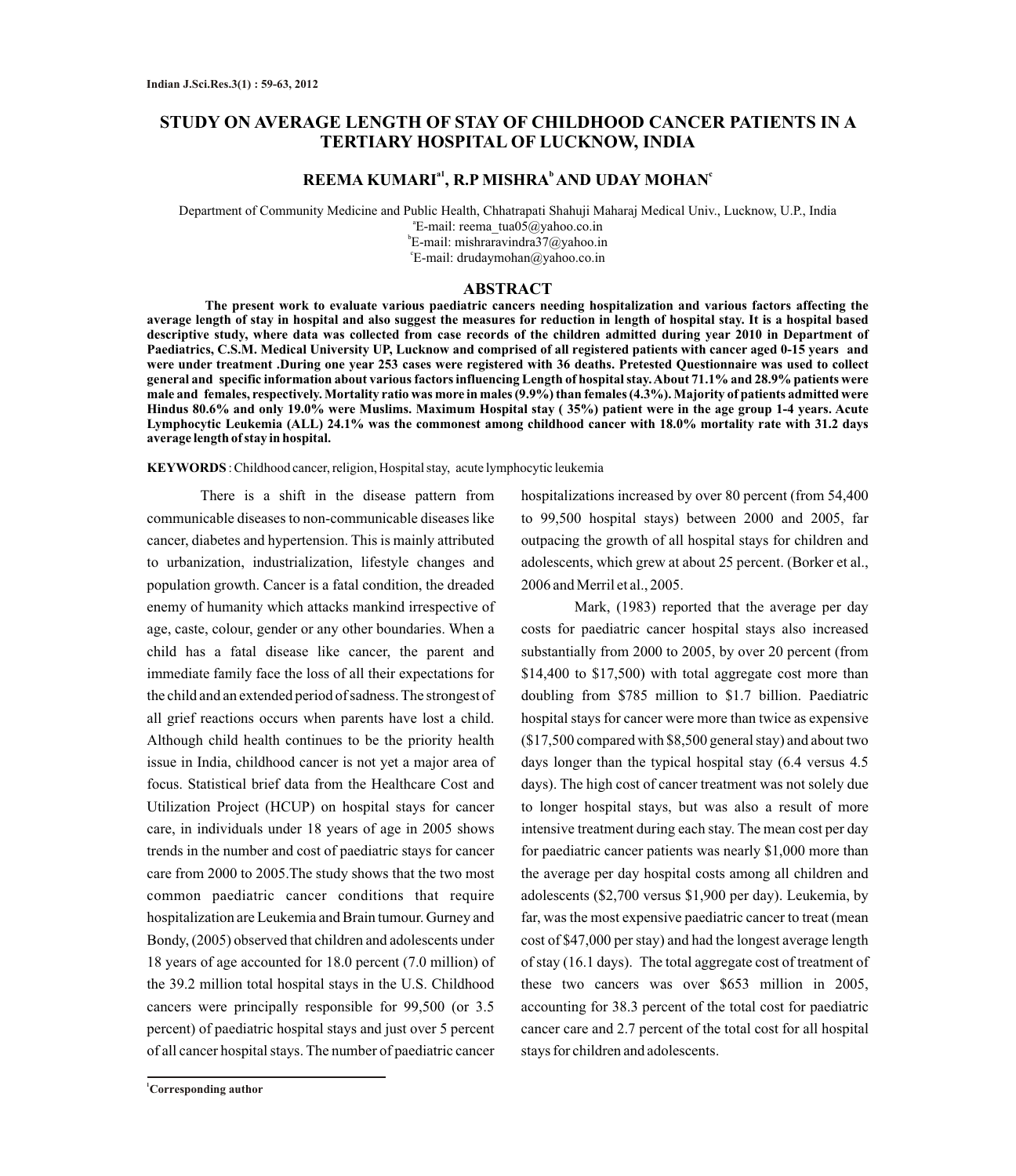#### **SCOPE OFTHE STUDY**

Research on factors related to Average length of stay of childhood cancer provides basis for developing preventive strategies to reduce hospital stay and cancer mortality. The purpose of this study is to focus on the factors responsible for hospital length of stay and producing burden on an apex hospital, block and exhaust the resources which otherwise could effectively be utilized for the treatment of new patients needed for hospitalization.

### **MATERIALS AND METHODS**

The present study is a hospital based descriptive study, where data was collected from case records of the children admitted during year 2010 in Department of Paediatrics, (Haemato-Oncology unit) C.S.M. Medical University UP, Lucknow. The study population comprised of all patients with cancer aged 0-15 years admitted in the Paediatric department who were registered and were under treatment during the year 2010.The total duration of study is one year from January 2010 to December 2010.During the period, a total of 253 cases were registered with 36 deaths. The case records of the admitted patients were screened and relevant information were noted .The critical information about all patients were noted, regarding General information about paediatric patients admitted and specific information about various factors influencing length of hospital stay. (IAP,2009).

## **RESULTS**

The total number of 253 new cases of Paediatric Cancer were admitted during the year 2010 (January 2010 to December 2010) and 36 deaths were noted.

Table I shows that overall about 71.1% patients were male and only 28.9% patients were female. Out of total patients, mortality ratio was more in males (9.9%) than females (4.3%).Majority of patients admitted were Hindus 80.6% and only 19.0% were Muslims. Out of total patients admitted, ratio of death was more in Hindus(14.7%) than Muslims 12(12.5%).

Table II shows that overall a maximum admission and maximum hospital stay of 2315 days were in the age group 1-4 years. Among the age group 5-8 years hospital

stay was1806 days and 1607 days hospital stay for the age group 9-12 years. The mean age of childhood cancer patients was about 6.2 years.

TableIII shows that Acute Lymphocytic Leukemia 24.1% was the commonest among childhood cancers with 18.0% mortality rate, hospital stay was maximum in patients of ALLi.e.1901days (28.8%).The average length of stay is = total inpatient days/ total patients i.e. 26.1 days. Among the cancers, Leukemia having the maximum average length of stay while the CNS tumour (Ependymoma) having minimum average length of stay (Due to death).

#### **DISCUSSION**

Arora and Kanwar, (2009) reported that Childhood cancer contributes to less than 5% of the total cancer burden in India, with approximately 45,000 children diagnosed with cancer every year. In the developed countries 80% of the children with cancer are cured. Therefore, in India, the cure for children with cancer should be a priority. As we make progress in reducing infectionrelated childhood deaths in India, it is no longer acceptable to ignore children with cancer, who have an increasing likelihood of cure with appropriate treatment. Stiller, (2007) Cancer is generally regarded as a disease of adults. The patients admitted through O.P.D. and emergency in different units was transferred to oncology unit for further management. Prime Minister/Chief Minister Relief funds are granted for very poor patients. Eshwar Child Welfare Foundation and Cankids are two leading N.G.O.S, involved in providing care to poor patients. The present study shows male preponderance of cancer which consisted of 180 male (71.1%) and 73 (28.9%) female population. Some worker observed that overall cancer in childhood is more common among males than females and the male to female ratio in the most resource-rich countries is around 1.2:1. Study by Jorgen H.Olsen, the commonest childhood tumors were Leukemias, Tumors of the brain and spinal cord, Lymphomas, Neuroblastoma, Gonadal and Germ cell tumors, Kidney tumors, Soft tissue sarcomas and Retinoblastomas. Stiller et al., (2007) reported that Leukaemia is the most common childhood cancer in India with relative proportion varying between 25% and 40%.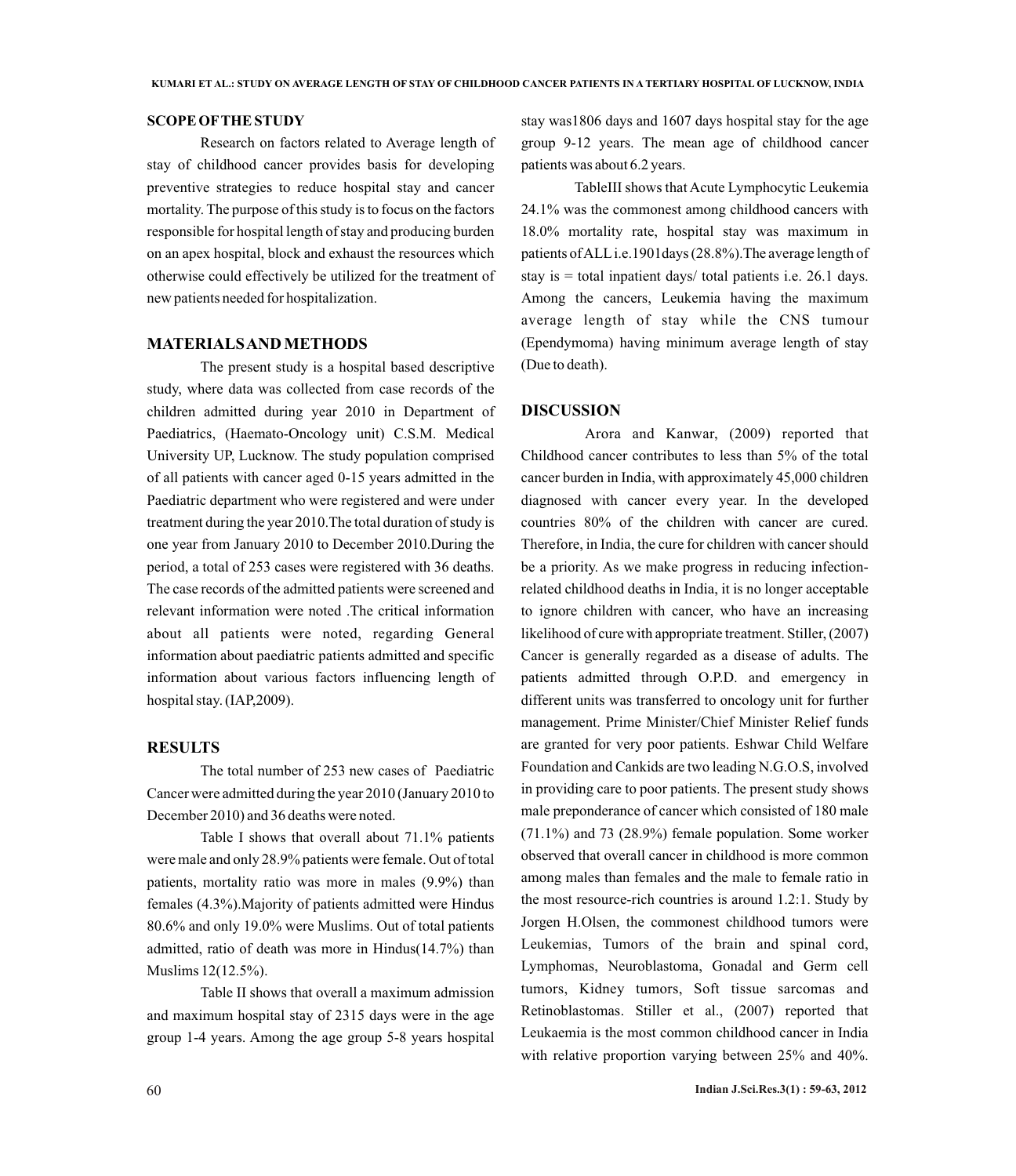60% to 80% of all leukaemia reported are Acute Lymphoblastic Leukaemia (ALL). Compared to the developed world, the biology of ALL appears different in India, with a higher proportion of T-Cell ALL (20%-50% as compared to 10-20% in the developed world), hypodiploidy and translocations  $t(1;19)$ ,  $t(9;22)$ , and  $t(4;11)$ , all of which contribute to a poorer prognosis of this leukaemia. It has been proposed that T-Cell ALL predominates in economically disadvantaged areas, but with urbanization, industrialization, and increasing affluence, common ALL, which peaks in incidence between the age of 2 and 5 years, increases.

Lin, (1999) observed that the crude incidence rate of pediatric malignancies in Malaysia was 77.4 per million children aged less than 15 years. In our study hospital stay for children suffering from cancer was most prevalent in 1-4 year age group representing 35.0% of stays followed by 27.4% in 5-8 years age of stay group. Similar findings were also formed Arora and Kanwar, (2009) that hospital stay for children suffering from cancer was most prevalent in the one to four years age group (representing 26.3 percent of stays) and the ten to fourteen years age group (representing 24.5 percent of stays).The youngest age group accounted for only 8.2 percent of cancer stays .Paediatric leukemia and brain tumor patients were, on an average, about 8 years of

**Table I: Distribution of childhood cancer admissions and deaths according to gender and religion**

| <b>GENDER</b>   | <b>Admissions</b> |               | <b>Deaths</b>    |               |
|-----------------|-------------------|---------------|------------------|---------------|
|                 | $\mathbf n$       | $\frac{0}{0}$ | $\mathbf n$      | $\frac{0}{0}$ |
| Male            | 180               | 71.1          | 25               | 9.9           |
| Female          | 73                | 28.9          | 11               | 4.3           |
| <b>RELIGION</b> |                   |               |                  |               |
| Hindu           | 204               | 80.6          | 30               | 11.8          |
| Muslim          | 48                | 19.0          | 6                | 2.4           |
| Others          |                   | 0.4           | $\boldsymbol{0}$ |               |
| <b>Total</b>    | 253               | 100           | 36               | 14.2          |

**Table II : Age wise hospital admissions, hospital stay and deaths in childhood cancer**

| Age group     | <b>Admissions</b> | <b>Deaths</b>  | Hospital stay (days) |               |  |
|---------------|-------------------|----------------|----------------------|---------------|--|
|               |                   |                | $\mathbf n$          | $\frac{0}{0}$ |  |
| $\leq$ 1 year | 9                 | 1              | 266                  | 4.0           |  |
| $1-4$ years   | 100               | 13             | 2315                 | 35.0          |  |
| 5-8 years     | 68                | 11             | 1806                 | 27.4          |  |
| 9-12 years    | 56                | 9              | 1607                 | 24.4          |  |
| $>12$ years   | 20                | $\overline{2}$ | 609                  | 9.2           |  |
| <b>Total</b>  | 253               | 36             | 6603                 | 100           |  |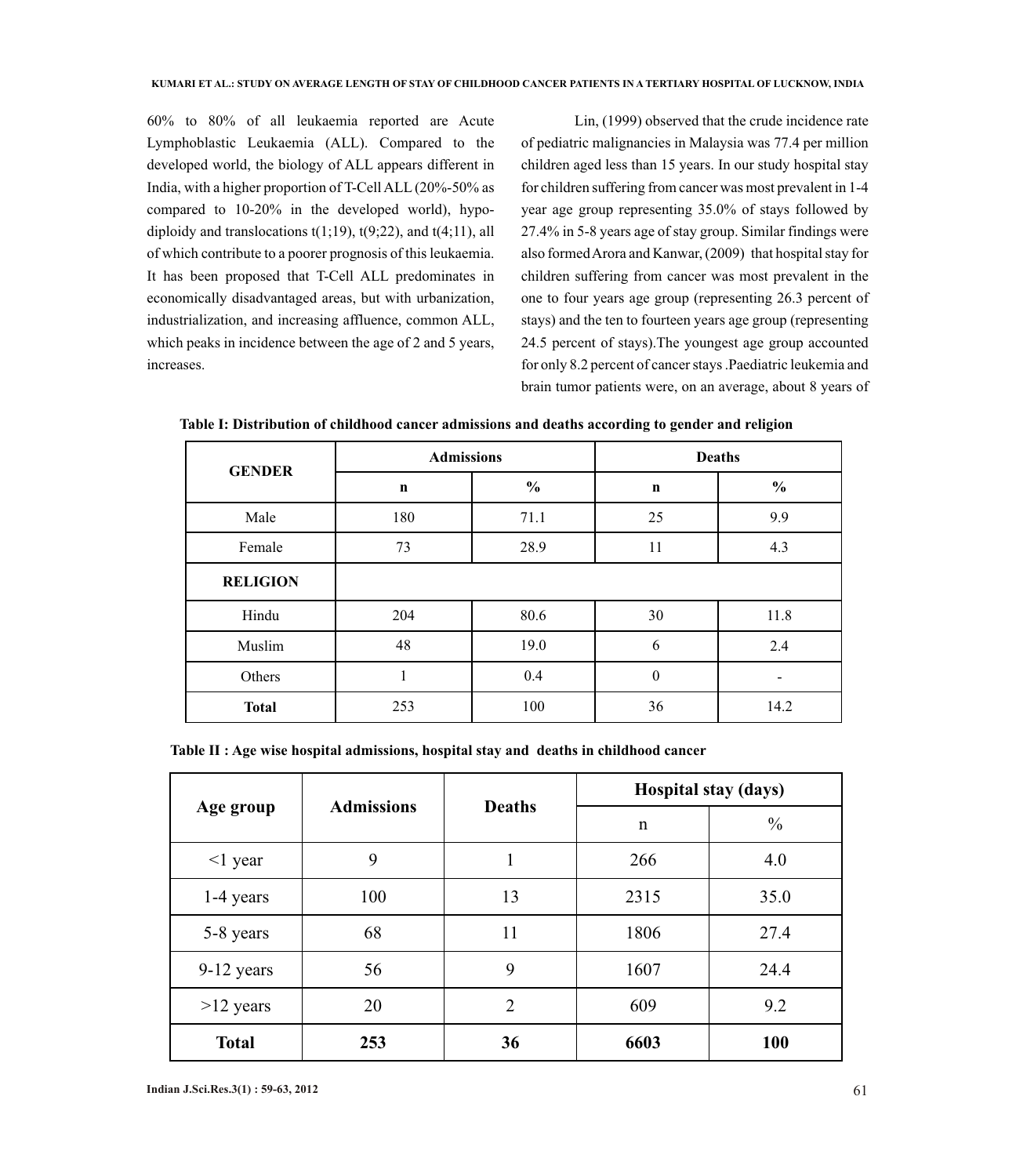age, which was comparable with the mean age of all paediatric cancer patients and over a year older than the average paediatric patient (6.4 years). In our study, out of 82 cases of Leukemia, 61(74.3%) cases were of Acute Lymphocytic Leukemia (ALL) with 31.2 days average length of stay in hospital. Acute Lymphocytic Leukemia

(ALL) 24.1% was the commonest among childhood cancers with 18.0% mortality rate. Similar findings by Arora and Kanwar, (2009) reported that the Leukemia is the most common childhood cancer in India with relative proportion varying between 25% and 40%.

| Cancer type <sup>*</sup> | <b>Admissions</b> |               | <b>Deaths</b>    | Hospital stay (days) |               | <b>Average length</b><br>of stay (days) |
|--------------------------|-------------------|---------------|------------------|----------------------|---------------|-----------------------------------------|
|                          | $\mathbf n$       | $\frac{0}{0}$ | $\mathbf n$      | $\mathbf n$          | $\frac{0}{0}$ |                                         |
| $\mbox{ALL}$             | 61                | 24.1          | 11               | 1901                 | 28.8          | 31.2                                    |
| AML                      | 16                | 6.3           | 5                | 494                  | 7.5           | 30.9                                    |
| CML                      | 5                 | 2.0           | $\,1$            | 175                  | 2.6           | 35.0                                    |
| ${\rm HD}$               | 24                | 9.5           | $\overline{2}$   | 838                  | 12.7          | 34.9                                    |
| $\rm NHL$                | 16                | 6.3           | $\mathfrak{Z}$   | 580                  | 8.8           | 36.2                                    |
| RB                       | 39                | 15.4          | $\mathfrak{Z}$   | 496                  | 7.5           | 12.7                                    |
| <b>WT</b>                | 17                | 6.7           | $\mathbf{1}$     | 558                  | 8.4           | 32.8                                    |
| <b>RMS</b>               | 14                | 5.5           | $\overline{4}$   | 356                  | 5.4           | 25.4                                    |
| ${\rm NB}$               | 12                | 4.7           | $\,1$            | 347                  | 5.2           | 28.9                                    |
| <b>GCT</b>               | 12                | 4.7           | $\boldsymbol{0}$ | 156                  | 2.4           | 13.0                                    |
| ES                       | $\sqrt{6}$        | 2.4           | $\,1$            | 204                  | 3.1           | 34.0                                    |
| HB                       | $\sqrt{5}$        | $2.0$         | $\sqrt{2}$       | 144                  | 2.2           | 28.8                                    |
| <b>CNS</b>               | $\mathbf{1}$      | 0.4           | $\mathbf{1}$     | 9                    | 0.2           | 9.0                                     |
| Others                   | 5                 | 2.0           | $\boldsymbol{0}$ | 75                   | 1.1           | 15.0                                    |
| Undiagnosed              | 20                | 7.9           | $\mathbf{1}$     | 270                  | 4.1           | 13.5                                    |
| <b>Total</b>             | 253               | 100           | 36               | 6603                 | 100           | 26.1                                    |

**Table III : Distribution of hospital stay and death in different childhood cancers**

\*ALL=Acute Lymphocytic Leukemia, AML=Acute Myeloid Leukemia, CML=Chronic Myeloid Leukemia, HD=Hodgkin,s Disease, NHL=Non Hodgkin,s Lymphoma, RB=Retinoblastoma, WT=Wilm,s Tumour,

RMS=Rhabdomyosarcoma, NB=Neuroblastoma, GCT=Germ cell tumour, ES=Ewing,s sarcoma, HB= Hepatoblastoma, CNS=Ependymoma of Brain, Others=other malignant tumours.